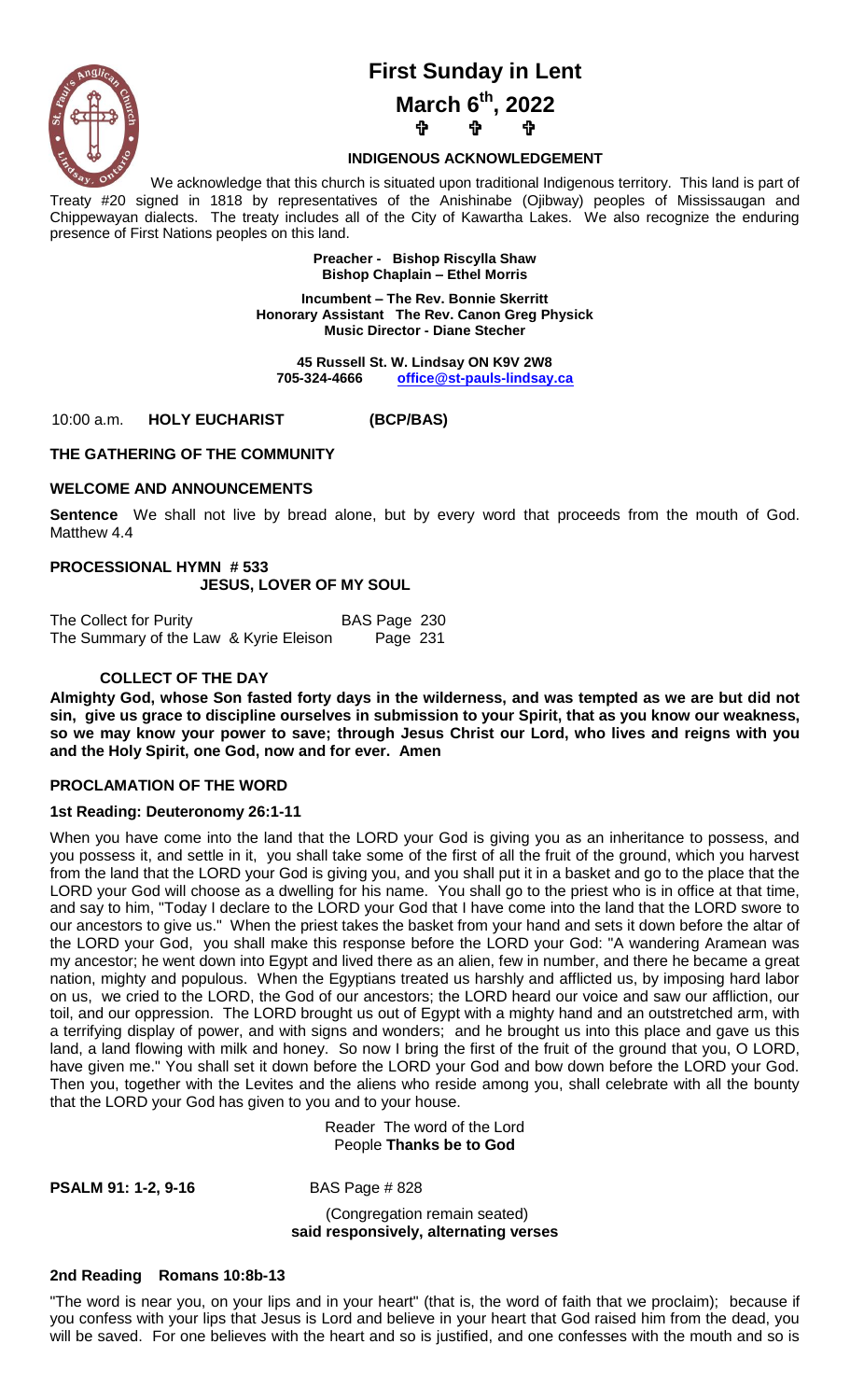saved. The scripture says, "No one who believes in him will be put to shame." For there is no distinction between Jew and Greek; the same Lord is Lord of all and is generous to all who call on him. For, "Everyone who calls on the name of the Lord shall be saved."

#### Reader The word of the Lord **People Thanks be to God**

#### **A reading from the Gospel of** Luke 4:1-13

## **Glory to you, Lord Jesus Christ**

Jesus, full of the Holy Spirit, returned from the Jordan and was led by the Spirit in the wilderness, where for forty days he was tempted by the devil. He ate nothing at all during those days, and when they were over, he was famished. The devil said to him, "If you are the Son of God, command this stone to become a loaf of bread." Jesus answered him, "It is written, 'One does not live by bread alone.'" Then the devil led him up and showed him in an instant all the kingdoms of the world. And the devil said to him, "To you I will give their glory and all this authority; for it has been given over to me, and I give it to anyone I please. If you, then, will worship me, it will all be yours." Jesus answered him, "It is written, 'Worship the Lord your God, and serve only him.'" Then the devil took him to Jerusalem, and placed him on the pinnacle of the temple, saying to him, "If you are the Son of God, throw yourself down from here, for it is written, 'He will command his angels concerning you, to protect you,' and 'On their hands they will bear you up, so that you will not dash your foot against a stone.' Jesus answered him, "It is said, 'Do not put the Lord your God to the test.'" When the devil had finished every test, he departed from him until an opportune time.

#### **Praise to you, Lord Jesus Christ.**

#### **SERMON – Bishop Riscylla Shaw**

| The Creed                 | BAS Page 234 |
|---------------------------|--------------|
| Prayers of the People     | 236          |
| Confession and Absolution | 239          |
| The Peace                 | 240          |

# **OFFERTORY HYMN** # 179 verses 1, 2, 6b TREE OF LIFE AND AWESOME MYSTERY

# **THE CELEBRATION OF THE EUCHARIST**

 **BAS Pg. 240**

# **PRAYER OVER THE GIFTS**

**Celebrant** God our refuge and our strength, receive all we offer you this day, and through the death and resurrection of your Son transform us to his likeness. We ask this in his name. **Amen**

## **THE GREAT THANKSGIVING**

#### **Eucharistic Prayer A** BAS Page 241

(Preface) **Celebrant** Who hast bidden us thy faithful people to cleanse our hearts and to prepare with joy for the paschal feast; that reborn through the waters of baptism, and renewed in the Eucharistic mystery, we may be more fervent in prayer and more generous in works of love. Therefore with angels . . . etc.

| The Lord's Prayer | BAS Page 245 |
|-------------------|--------------|
|-------------------|--------------|

| The Breaking of Bread | BAS Page 246 |
|-----------------------|--------------|
|-----------------------|--------------|

**Lamb of God** (Agnus Dei) -

Celebrant Lamb of God, you take away the sins of the world, have mercy upon us. **All Lamb of God, you take away the sins of the world, have mercy upon us. Lamb of God, you take away the sins of the world, grant us peace.** 

#### **PRAYER FOR SPIRITUAL COMMUNION**

Celebrant Those wishing to do so may make their spiritual communion by joining in this prayer with me now:

**People: I worship and adore you, Lord Jesus Christ, present in the Holy Sacrament and in your people, who are gathered in spirit. In this moment I join with them to receive you in my heart, and in our community. May you, enthroned on the altar, now be enthroned in my heart; may you who give yourself to us again, fill us with grace, and heavenly blessing. Even as I am fed, may my hunger for you and for your reign of justice and peace increase, that I may, with your Spirit, work for that day when your reign shall come on earth as it is in heaven. Amen.**

#### **Music during Communion** –

Hymn # 531 - You Who Dwell in the Shelter of the Lord

Hymn # 63 - Eat This Bread, Drink This Cup

#### **PRAYER AFTER COMMUNION**